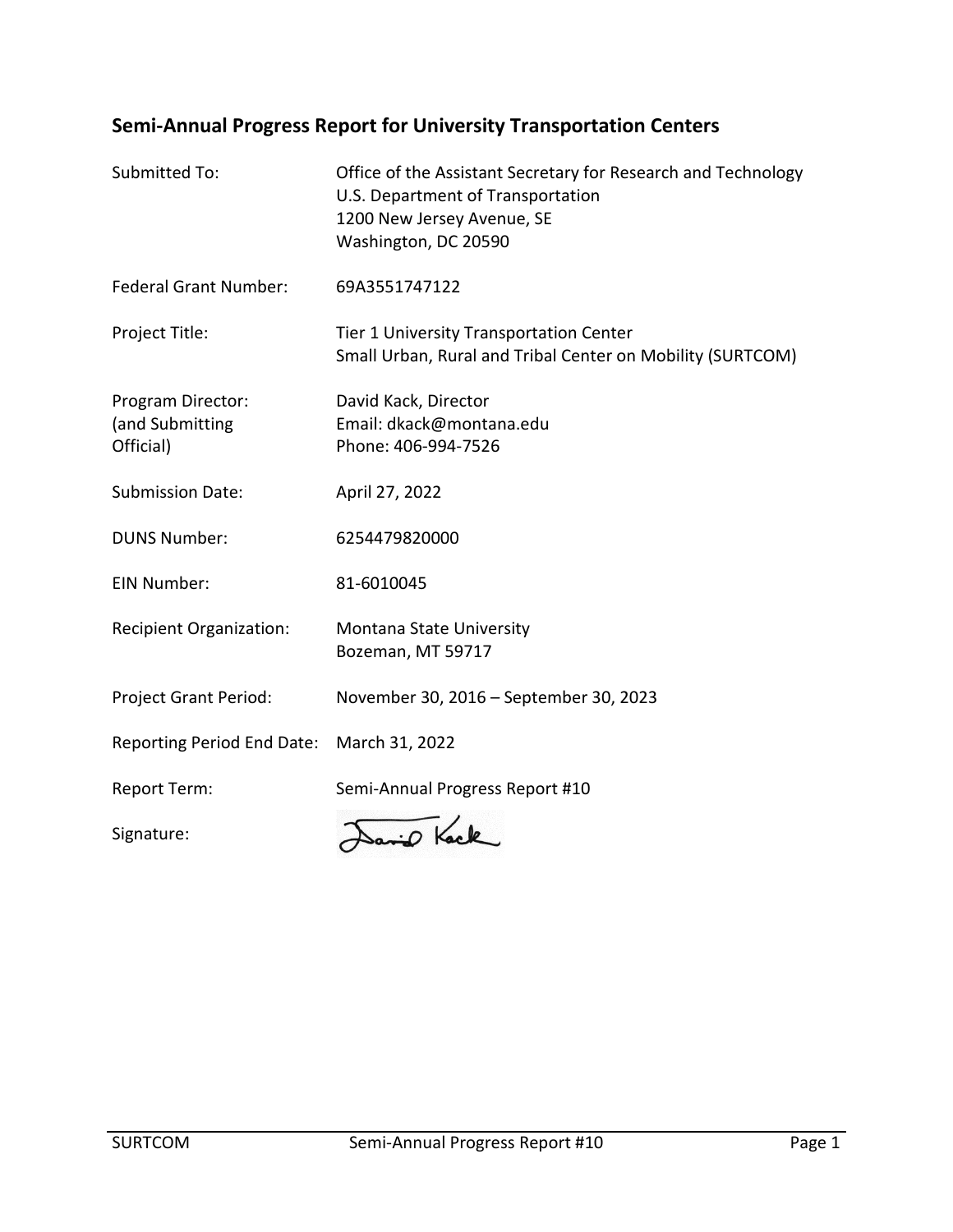# **1. Accomplishments**

#### What are the major goals and objectives of the program?

The mission of the Small Urban, Rural and Tribal Center on Mobility (SURTCOM) is to conduct research and provide leadership, education, workforce development and technology transfer in all transportation-related aspects of mobility for people and goods, focusing specifically on small urban, rural and tribal areas. The Western Transportation Institute (WTI) at Montana State University (MSU) is the lead institution, with consortium members including Eastern Washington University (EWU) and the Small Urban and Rural Center on Mobility (SURCOM) at North Dakota State University (NDSU).

#### What was accomplished under these goals?

During the period October 2021 – March 2022:

- WTI/MSU continues providing technical assistance to rural and tribal communities that want to increase biking and walking in their towns. The *Building Active Communities Technical Support* project identifies changes in infrastructure that can increase the number of people using active modes of transportation. In addition, WTI/MSU continues to help with Safe Routes to School efforts in Montana and is working with the Human Resource Development Council and City of Bozeman Parks Department on a Safe Routes to Parks project. In addition, WTI/MSU staff are working with the Montana Area Health Education Center (AHEC) Program Office at MSU and the White Sulphur Springs (Montana) Hospital on options to increase access to the hospital and to provide connections to larger communities in the area.
- The project *Developing a Methodology for Implementing Safety Improvements on Low-Volume Roads in Montana,* which was conducted in conjunction with the Montana Department of Transportation (MDT), was completed and the report can be found at [Low-Volume Roads Project - Final Report \(mt.gov\).](https://www.mdt.mt.gov/other/webdata/external/research/docs/research_proj/lvr-safety/Final-Report.pdf)
- The anticipated WTI/MSU project with MDT entitled *Use of Fluorescent Delineators in Temporary Traffic Control Work Zones,* was cancelled. Initially paused due to the COVID-19 pandemic and a lack of being able to identify suitable sites for the research, the decision was made to cancel the project and no funds were expended.
- Work continues on a WTI/MSU project which is identifying fiber-reinforced polymer (FRP) materials and systems suitable for a wildlife bridge superstructure and related design elements (e.g., fencing, sound barriers), and can be designed for bike/ped (and wildlife) crossings to meet American Association of State Highway and Transportation Officials (AASHTO) standards. WTI has been working with the California Department of Transportation (Caltrans) to develop FRP options for the construction of a wildlife overpass along US-97 in Siskiyou County, California. It has helped to identify challenges involved in the approval process of using this innovative material for infrastructure along the U.S. road network. A design lab hosted road ecologists, engineers, biologists, and landscape architects to review and summarize potential uses of FRP in wildlife infrastructure and offered specific design considerations for the US-97 site. A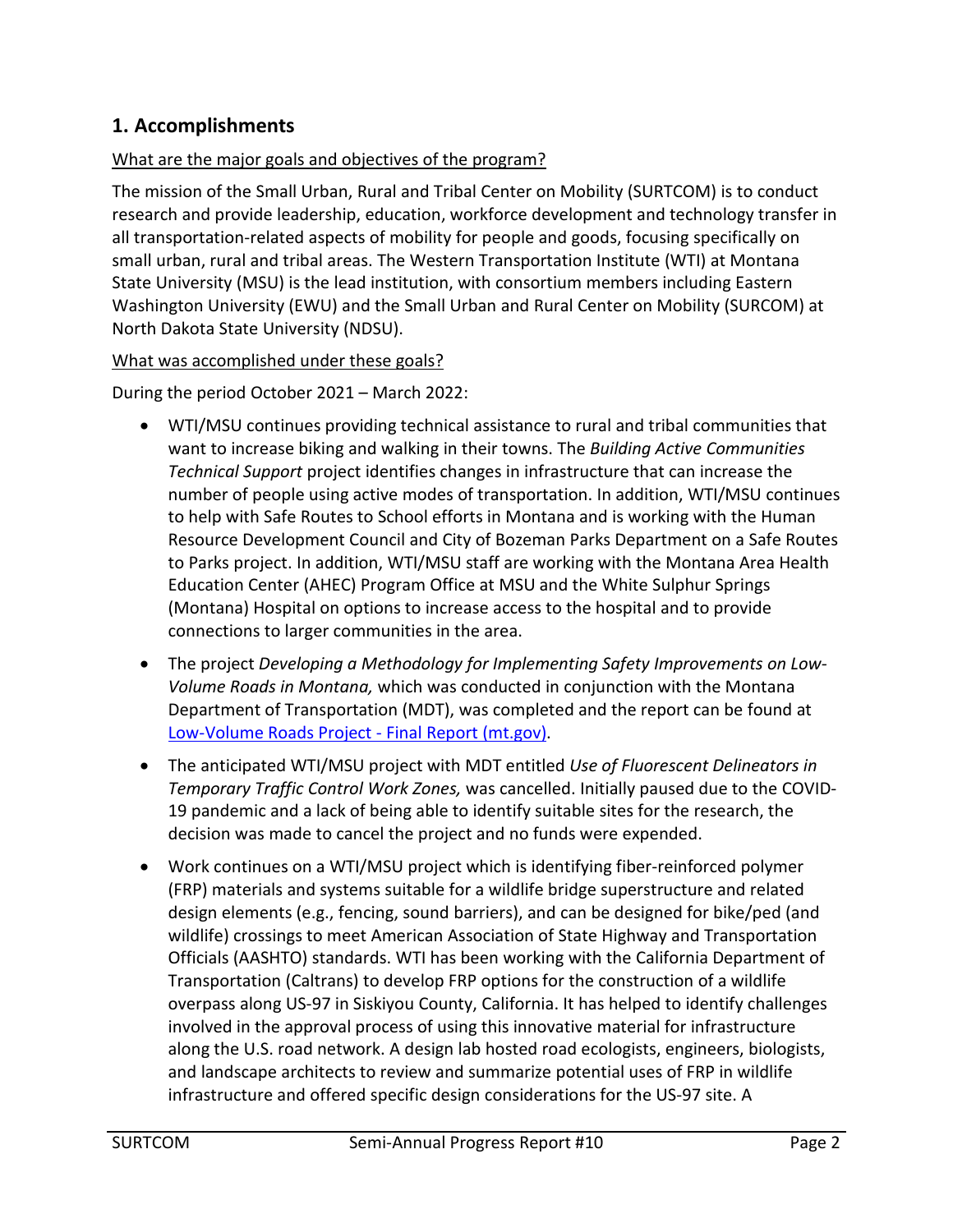recommended FRP wildlife overpass and fencing design were developed by WTI using a composite-tub girder system and FRP reinforced concrete deck superstructure. Nonstructural elements (e.g., fence posts, barriers, jump-outs) are recommended to use FRP materials manufactured from recycled plastics. The structural designs represent the most advanced use of FRP materials for wildlife infrastructure the WTI Team believes is capable of passing Caltrans' bridge approval process for construction along US-97.

- WTI/MSU continues work with the Idaho Transportation Department (ITD) on a project implementation of new transit services (likely microtransit services) both in Idaho Falls and Twin Falls (Idaho). The public transportation service in Idaho Falls should start in June or July (2022) and planning efforts, while slow, are continuing in Twin Falls.
- WTI/MSU finalized work on a follow-on project to the initial study of *Bicycle and Pedestrian Infrastructure Improvements Realized in Communities of Less than 10,000 People.* The new study included communities in the states of Florida, Kentucky, Minnesota, New Mexico, and Vermont. Those reports can be found [here.](https://westerntransportationinstitute.org/research_projects/case-studies-of-communities-of-less-than-10000-people-with-bicycle-pedestrian-infrastructure/)
- Work continues with Transportation Demand Management (TDM) efforts in the greater Bozeman (Montana) area. WTI/MSU had assisted Gallatin County and the City of Bozeman with TDM efforts under the previous SURLC UTC and is continuing efforts through SURTCOM. As part of this on-going project, TDM efforts were re-branded to "Go Gallatin" to reflect the larger commuting patterns in the area. In addition, the City of Bozeman hired a TDM Coordinator, whom WTI works with to increase the TDM efforts. In December of 2021 and in March of 2022 there were specific Go Gallatin events to encourage people to use mobility options other than single occupancy vehicles.
- WTI/MSU continues effort on a small research project (*Implication of School Format on Women in STEM*) documenting the importance of K-12 school format (e.g., online, hybrid, in-person, "pandemic pod") on women in science, technology, engineering, and mathematics (STEM) who have K-12 children. This will be accomplished by conducting three separate surveys administered to women in STEM at three discrete periods of time to capture how changes in K-12 school format have impacted their work and family lives. The results are intended to provide input on how future policies can better support women who work in STEM fields, including transportation.
- WTI/MSU is conducting a project with MDT entitled *Effectiveness of Highway Safety Public Education at Montana Motor Vehicle Division and Vehicle Registration Stations by Streaming a Variety of Safety Content*. The purpose of this project is to research which safety messages, if any, affect those who watch the messages (i.e., increase safety behavior). While the pace of this project was slowed due to the COVID-19 pandemic, surveys are being conducted to determine the effectiveness of the various safety messages.
- WTI/MSU continued work on the *Montana MPO Travel Survey Analysis* project. The purpose of this study is to provide additional information and greater understanding of transportation planning and travel behavior in the areas served by the Billings-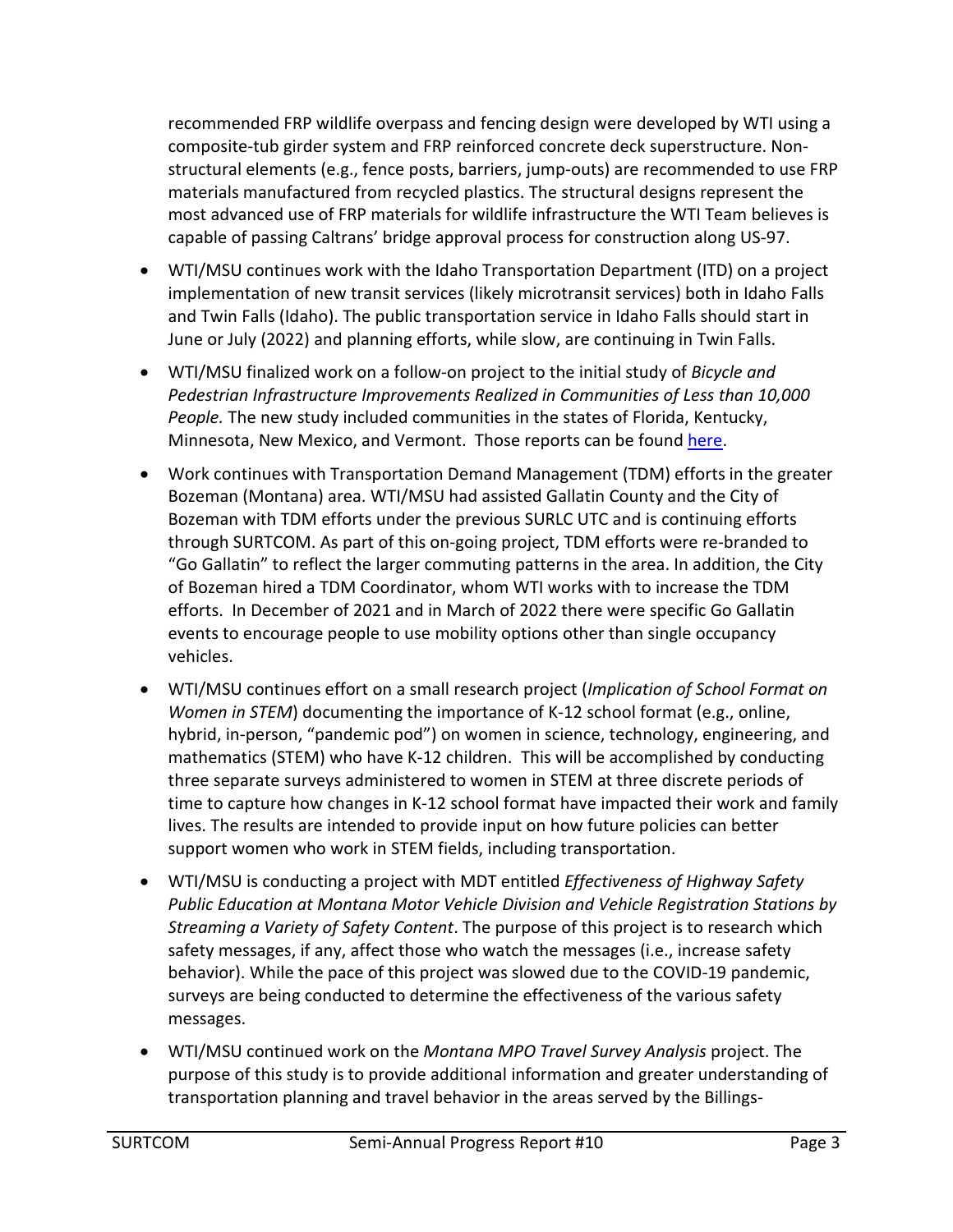Yellowstone County Metropolitan Planning Organization and the Missoula Area Metropolitan Planning Organization, two of the three metropolitan areas in Montana.

- In conjunction with MDT, WTI/MSU continued work on the *Statewide GNSS RTN System* project. The objectives of this project are to perform an assessment of the various alternative business models and to recommend to MDT the most appropriate business model(s) to pursue in the planning and development of a Statewide Global Navigation Satellite System (GNSS) Real-Time Network (RTN) system.
- WTI/MSU staff continued working with the University of Florida on the NCHRP 08-135, *Reliability and Quality of Service Evaluation Methods for Rural Highways* project. The objectives of this research are to: 1) develop reliability and quality of service predictive methodologies for rural road facilities accounting for the new context and functional classifications of the Green Book, and 2) develop a guidebook on application of the methodologies for a broad range of users.
- Working with Battelle, staff from WTI/MSU are working on the *Traffic Incident Management (TIM) Strategies for Rural Environments* project. The objectives of this FHWA research project are to research the unique challenges, good practices, and opportunities necessary to assist rural responders and motorists to improve safety and incident mitigation of rural roadways.
- WTI/MSU completed initial work with the Big Sky Passenger Rail Authority and the National Association of Railroad Passengers (aka, Rail Passengers Association) on a project examining the possibility of restoring passenger rail service to the North Coast Hiawatha, which provided service through southern Montana (connecting through North Dakota and Idaho). The initial report can be found [here.](https://static1.squarespace.com/static/601b3c34aabc2212d364dd39/t/6168ad0dcaac9b26e34c5663/1634250007612/North+Coast+Hiawatha+Restoration.pdf)
- WTI's Community-engaged and Transformational Scholarship (CATS) program facilitates course-based student projects based on community needs submitted by the City of Bozeman. One hundred and forty-one graduate and undergraduate students in ten courses, representing eight different academic disciplines, participated in CATS projects over the reporting period. Projects focused on sustainability issues, public participation, public education, and community planning in a fast-growing small urban community.
- WTI continued working with the National Association of Development Organizations (NADO) on technical assistance projects funded through USDA. On-going projects are currently located in communities in Southeast Arizona, Southern Ohio, Southeastern Utah, Southern Georgia, Southwest New Mexico, Southwest Missouri, the Upper Peninsula of Michigan, and the White Earth Indian Reservation in Minnesota.
- WTI began the project *In Search of Simultaneous Benefits of Infrastructure Provisions on Freight & Bicycle Movements.* The purpose of this project is to research rural roadway measures (e.g., wider shoulders, separated facilities) that could increase freight efficiency and safety (e.g., reduce run off the road incidents) while offering bicyclists simultaneous benefits (e.g., reduced traffic-related injuries and fatalities, reduced particulate matter inhalation). In addition to roadway measures, this project will also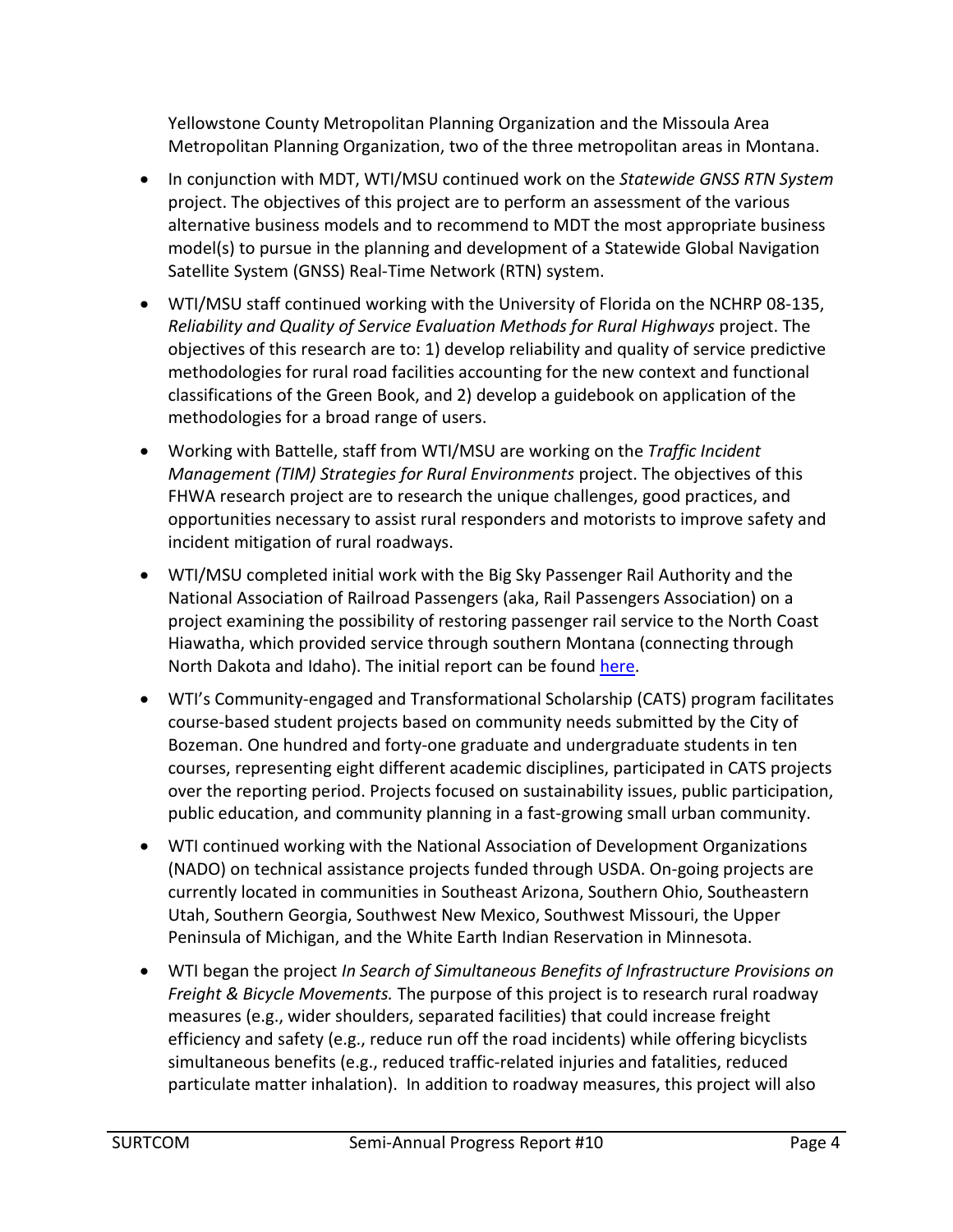review vehicle characteristics (e.g., freight vehicle blind spot warnings) and related policy measures that could reduce freight-bicyclist conflicts on rural roadways.

- WTI began the *Transportation Equity in Rural and Small Urban Areas* project, with the purpose to provide information regarding: (1) mobility resources and needs across rural America, with an emphasis on a cataloging of public mobility options in rural communities via the National Transit Database in relation to sociodemographic information available from the US Census Bureau in terms of race, ethnicity, and income, as well as an overview of key knowledge gaps and future areas of inquiry for equitable transportation in rural America, such as the reasonable and equitable expectations for publicly supported travel in rural settings and the unique mobility challenges for mobility in rural settings; (2) innovative policies and programs to provide comprehensive support for access to opportunities – currently being developed and piloted in large metropolitan areas – such as universal basic mobility, targeted incentives for affordable housing residents, and new approaches to transportation pricing, and assess their potential for application in rural and small urban areas; (3) indices to operationalize and assess transportation equity and prioritize investments, with an emphasis on a comparative evaluation of their relevance for practical policymaking and planning in rural and small urban areas; and (4) a distillation on the state of microtransit with respect to suitability for implementation and unique challenges in rural and small urban settings.
- WTI/MSU, in conjunction with the Center for Large Landscape Conservation (CLLC), began the project *US-191 Wildlife and Transportation Conflict Assessment: Preparing for Continued Growth.* US-191 is a two-lane highway that connects Bozeman to Big Sky (in Montana) and this project will assess the extent of wildlife-vehicle collisions along this corridor (a significant safety issue) and what solutions should be implemented.
- WTI/MSU, EWU and NDSU/SURCOM are all working as part of a team (with the KFH Group as the lead) on the NCHRP 08-147/TCRP B-49 project *Improving Public Transportation in Rural Areas and Tribal Communities.* The output of this project will be a guidebook to assist those operating and managing public transportation (transit) systems in rural areas and in tribal communities.
- Work continued with an EWU project entitled *The Status and Issues for American Indian Transit in the West*. Beginning with a 2012 report, the EWU team has sought to conduct a "state of tribal transit" update, including the identification of critical issues, and an assessment of western tribes in relation to transit.
- *The Impact of the Automobile on American Indian Reservations,* an EWU project, saw further progress. This report will assess the culture, use, and impact of the automobile on land use and reservation design, which will inform efforts to address unmet transportation needs.
- EWU staff completed the project *Mobility & Access on American Indian Reservations in the Western United States: Phase I* which documented issues related to distance and access and established a framework for more detailed mobility analysis. The paper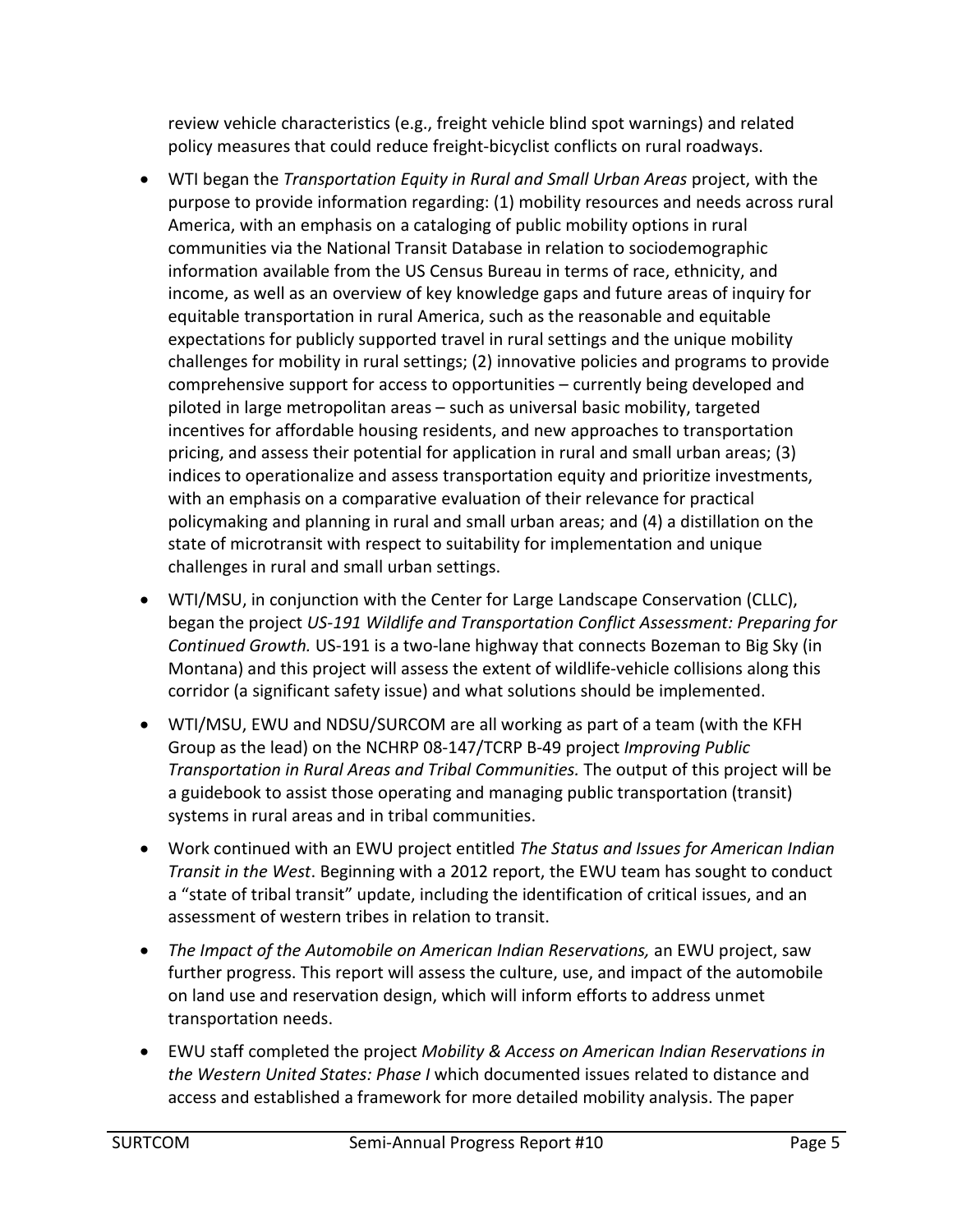highlights the transportation needs of American Indian reservations and notes the transportation systems and resources that serve them. The final paper/report can be found [here.](https://cdn.ewu.edu/cahss/wp-content/uploads/sites/25/2022/04/Mobility-and-Resource-Accessibility-for-Fed.-Recognized-American-Indian-Reservations-within-the-Western-US-.pdf)

- *Mobility on American Indian Reservations: A Tribal Context for Transportation,* an EWU project, continued its progress. This project will provide a perspective on mobility, including historic change from successful tribal specific cultures pre-contact to contemporary mobility related to American Indian reservations to other emerging transportation and key issues. An important component of this work is to understand the dynamics of mobility, particularly within tribal and community cultures, access, needs, and issues.
- EWU staff continued work on *Best Cases for Tribal Transportation Safety: Media, Planning and Action*. These small research projects are underway to support tribes on how to safely provide mobility and raise awareness of the importance of mobility.
- *Tribal-State Relations in Transportation: A Western States Analysis, Part 1: Evidence from Nine States* and *Part 2: Jurisdiction Overlaps* are two parts of a new project started by the EWU staff that will analyze how well states (and their departments of transportation) recognize the sovereignty of Tribal Governments, and how well these agencies work with the tribes to address their transportation needs. A survey related to the first part of the project is underway with tribes in the western United States to provide a quantitative approach/framework. The COVID-19 pandemic has delayed the survey analysis longer than expected, but the analysis is currently being finalized.
- EWU staff continued work on the project *Data Driven Planning and Tribal Implementation for Tribal Safety on Reservations*. This project will analyze how Washington State traffic safety programs may empower tribal programs and implement a culture of safety.
- EWU staff continued work on the project *The Relationship between Reservation Geography & Jurisdiction Overlaps* to highlight why jurisdiction matters to Indian Country. This project attempts to correlate the effects of jurisdictional overlap with federally recognized continental American Indian Reservations and Tribal Lands through examination of how they are divided across states, counties, school districts, and congressional districts. This is mainly accomplished by using GIS. Staff are investigating instances of these jurisdictional overlaps with the 397 census-identified continental reservations and tribal areas.
- The EWU team is working on several additional research reports, including: *Dangers Related to Mobility for Tribal Women (MMIW); Human Trafficking as Related to Transportation; Effects of Climate Change on Tribal Mobility on Land & Water Based Tribes: Sustainability, Resiliency, & Mobilizing for Climate Change;* and an *Environmental Review on Colville Confederated Tribes Roads Damage Due to Climate Change: A Preventative Measures and Cost Analysis Report.*
- SURCOM/NDSU continued work on the project *Interest of Shared Mobility and Emerging Vehicle Technologies in Rural America.* This project will document and analyze the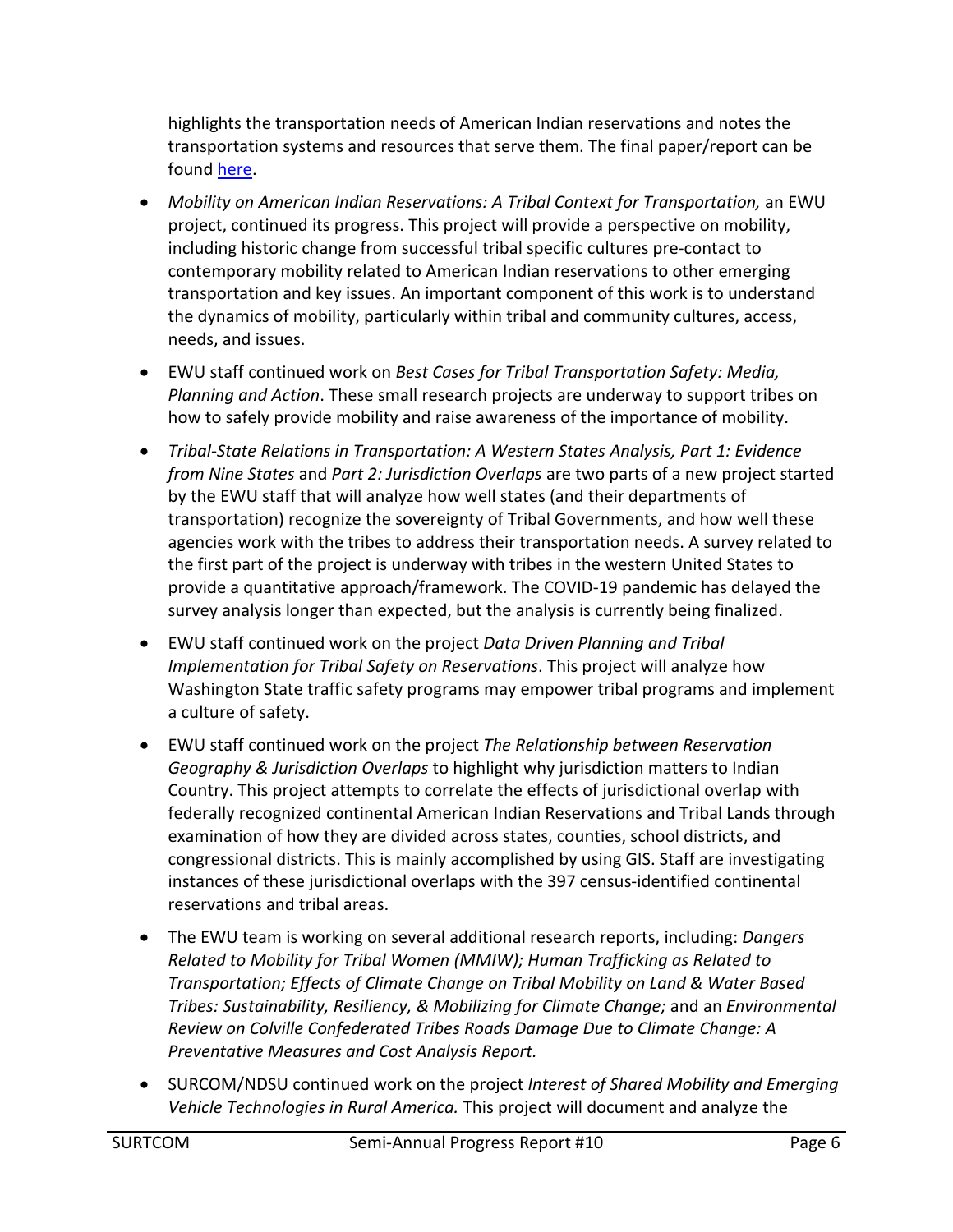interest and adoption patterns for shared mobility, and emerging vehicle technologies in rural communities. This project is currently under review and will be published during the next reporting period.

- SURCOM/NDSU began an update for the *Web Application for State of Good Repair* because of new available data. The update will be finalized during the next reporting period and will be noted in the next SAPR.
- SURCOM/NDSU continued work on the project, *Understanding How Bicycle Facility Characteristics and the Built Environment Influence Bicycle Use in a Small Urban Area: Case Study of Fargo-Moorhead*. The study will use bicycle count data and develop a model to estimate the relationships between bicycle facility and street characteristics and bicycle usage.
- SURCOM/NDSU completed the project, *Travel Behavior of Transportation-Disadvantaged Populations: Trends and Geographic Disparities*. Understanding trends in the travel behavior of transportation-disadvantaged populations in rural areas is important for understanding how well the mobility needs of these populations are being met and for informing policy and transportation investment decisions. The report, executive summary, and YouTube video were completed in February 2022 and can be accessed [here](https://www.ugpti.org/resources/reports/details.php?id=1057&program=surcom)
- SURCOM/NDSU continued work the project, *Pedestrian User Experience at Roundabouts* for the Minnesota Department of Transportation. The objectives of the research are to understand pedestrian user experiences at roundabouts, identify how they can be enhanced through various pedestrian treatments, and develop related decision tools and guidance. This project is nearing completion and will be finished during the next reporting period.
- SURCOM/NDSU continued with the project, *What Role Does Public Transportation Play to Help Solve Access to Food Issues in Rural and Small Urban Areas of the United States?* To identify how public transportation can play a role, surveys were administered to rural and small urban transit agencies during the winter of 2020 and results are being analyzed with a follow-up to identify some best practices. This project is out for review and will be published during the next reporting period.
- SURCOM/NDSU started and completed the *2022 Rural Transit Fact Book* during the current reporting period. The report is available [here.](https://www.ugpti.org/resources/reports/details.php?id=1058&program=surcom)
- SURCOM/NDSU has a draft report ready for review, *COVID-19's Effect on Rural Veteran Mobility and Health Care,* which will be published during the next reporting period.
- SURCOM/NDSU started the research project, *Impacts on Health in Rural and Small Urban Areas.*
- SURCOM/NDSU started the research project *Designing an Electric Transit Bus Network.*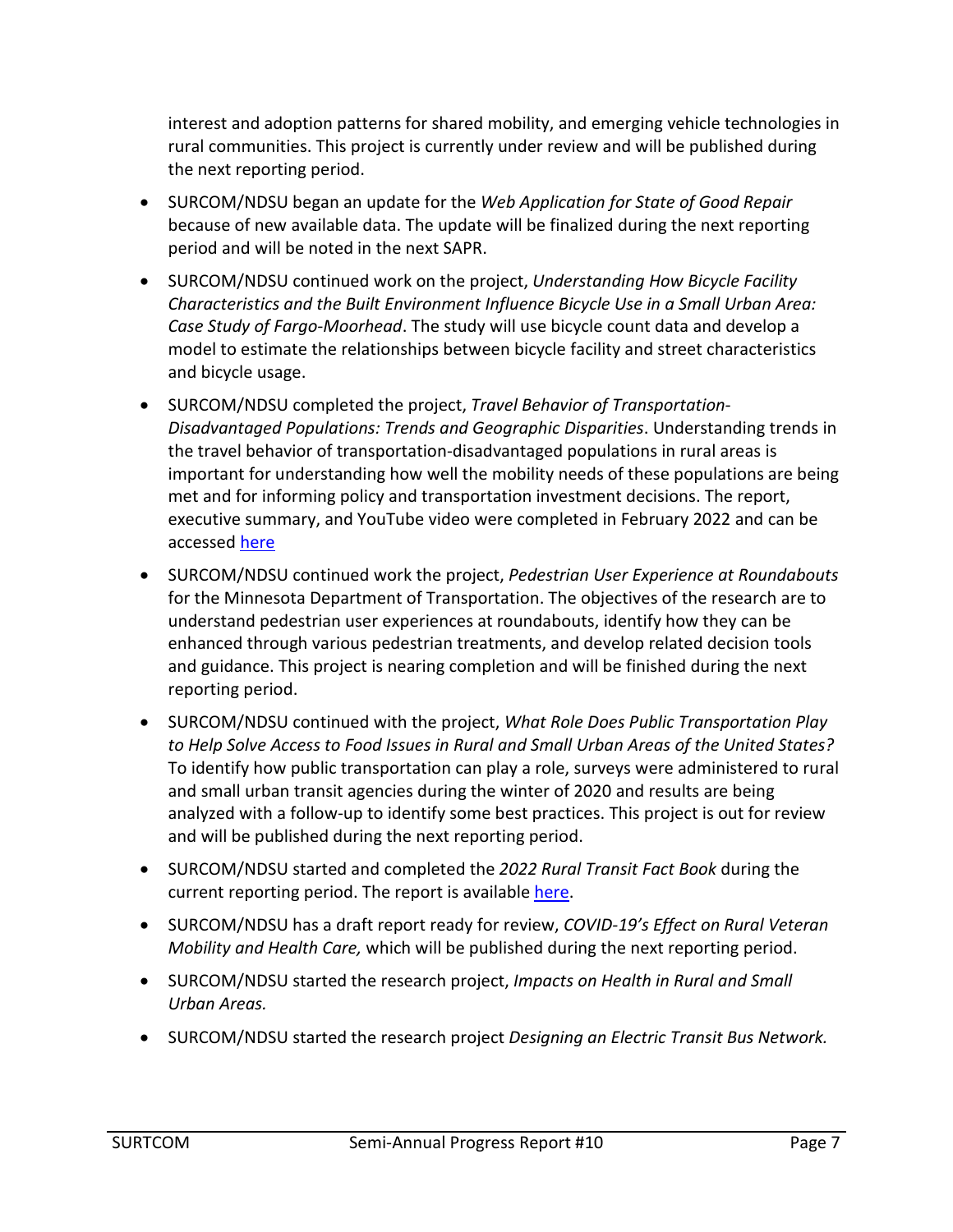What opportunities for training and professional development has the program provided?

WTI/MSU, EWU and SURCOM/NDSU staff participated in the 2022 TRB Annual Meeting, through Committee Meetings, and Lectern and Poster Sessions, as well as Workshops.

SURCOM/NDSU has ten eLearning courses designed to primarily help rural and tribal transit system operators. These courses can be found on the [National RTAP](https://elearning.nationalrtap.org/Courses/LrnrTab1217/myplan/LrnrCtrl1217/myplan/LrnrKC1217/true/FID1217/0995af1b-e535-414a-afb8-c80df2e6c205) Portal (see National RTAP [Portal > Courses](https://elearning.nationalrtap.org/Courses/LrnrTab1217/myplan/LrnrCtrl1217/myplan/LrnrKC1217/true/FID1217/0995af1b-e535-414a-afb8-c80df2e6c205) for more information).

• During October – December 2021, 88 participants completed eLearning sessions and during Jan-Mar 2022, 101 participants completed SURCOM eLearning courses for a total of 189 trainings completed.

#### How have the results been disseminated? If so, in what ways?

Research results have been disseminated through the presentations and publications noted herein, the SURTCOM website, and the websites of the SURTCOM partners (EWU & NDSU). In addition, videos were created for all the SURCOM/NDSU reports published in 2020 and later, and are available on the SURCOM website and on the Upper Great Plains Transportation Institute's [YouTube channel](https://www.youtube.com/channel/UC7N6fvuuFQKsI08iLkdafTQ).

#### What do you plan to do during the next reporting period to accomplish the goals and objectives?

- Additional projects will begin based on the SURTCOM UTC proposal, input from the SURTCOM Advisory Committee, and topics/issues noted by state DOTs.
- Dissemination of research results continue to occur through national conferences and webinars.

# **2. Participants & Collaborating Organizations**

What organizations have been involved as partners?

- Eastern Washington University and North Dakota State University are partners/collaborators in SURTCOM.
- MSU/WTI, SURTCOM lead, is working with the National Association of Development Organizations (NADO) on a total of three mobility/transit projects which incorporate ten communities/areas, which are fully funded by NADO (through a grant from USDA). The Neponset Valley Transportation Management Association (TMA), which currently operates National RTAP, is involved in many of the NADO projects.
- WTI/MSU is working with the Idaho Transportation Department (ITD) on projects to implement or modify public transportation in two Idaho communities.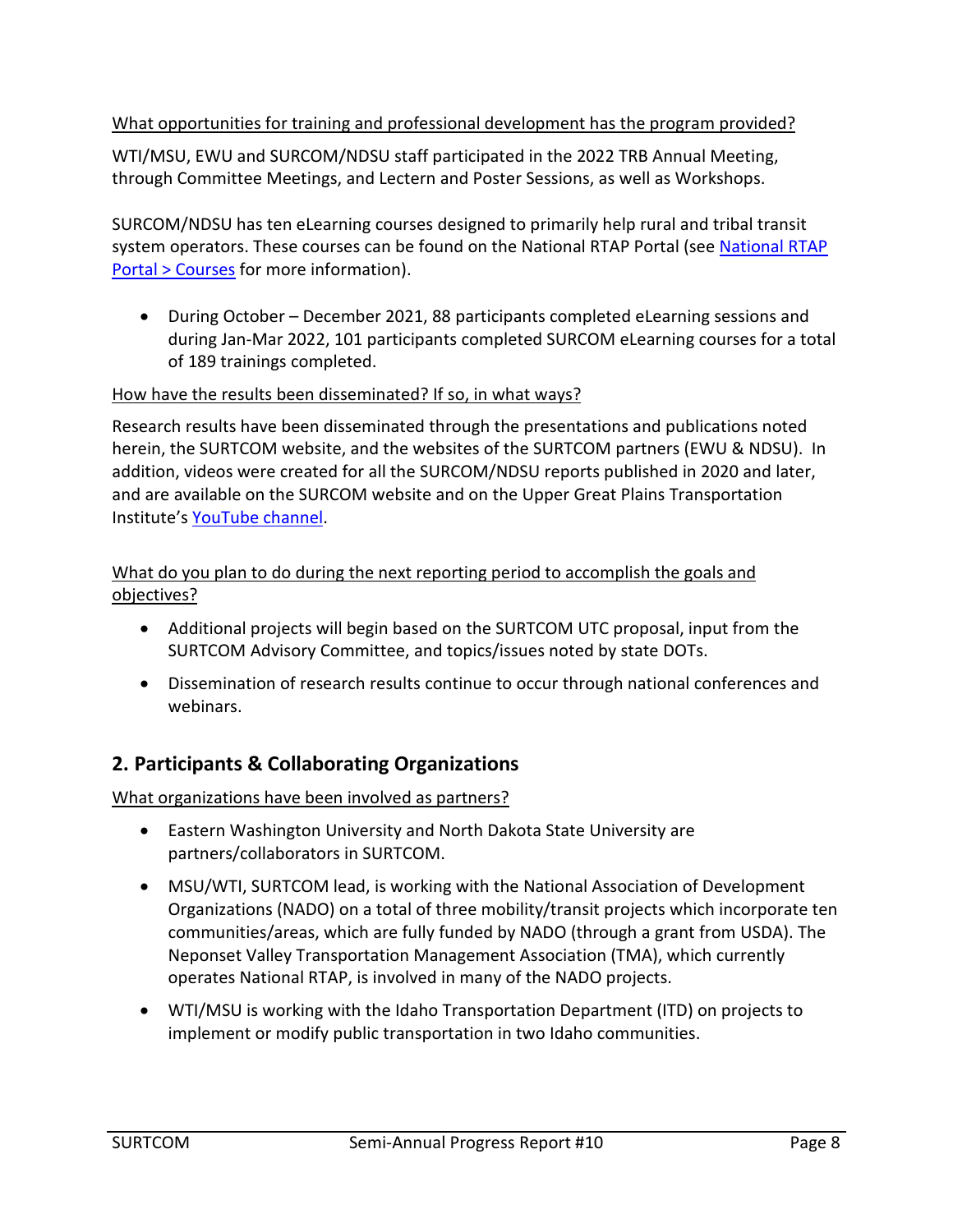- WTI/MSU is working with multiple communities in Montana on pop-up traffic calming projects. In addition, WTI/MSU is working with multiple departments within the City of Bozeman (MT) on pop-up projects, as well as the City's Climate Action Plan.
- The Washington State DOT (WSDOT) has worked with EWU for several years and continues that collaboration.
- Additional EWU partners include the Affiliated Tribes of Northwest Indians (ATNI), numerous individual tribes, the Bureau of Indian Affairs (BIA), and the Federal Highway Administration (FHWA).
- The Montana Department of Transportation (MDT) is working on four projects with SURTCOM lead WTI/MSU.
- SURCOM/NDSU works with the National Transit Institute (NTI) and National Rural Transit Assistance Program (National RTAP) on various projects.
- SURCOM/NDSU is working with the North Dakota Department of Transportation (NDDOT) to look at North Dakota mobility services and transit systems and how well they serve the needs of North Dakota residents.
- SURCOM/NDSU is working with the Minnesota Department of Transportation to conduct a study on roundabouts.
- SURCOM/NDSU worked with the Standing Rock Reservation in North Dakota (part of South Dakota) while conducting the recently published research project SURTCOM 21- 05
- SURCOM/NDSU worked with the Makah Indian Reservation in Washington State for the SURTCOM Project 21-05.
- WTI/MSU was selected by FHWA to lead a team to continue the operations of the National Center for Rural Road Safety (also known as the "Rural Safety Center").

#### Have other collaborators or contacts been involved?

SURTCOM's Advisory Board, which consists of one representative (each) from the Montana, North Dakota, and Washington (state) DOTs, three tribal representatives, and one person from the National Association of Development Organizations (NADO), receives SAPR reports and is encouraged to submit topics/issues for potential research projects. Further, staff from SURTCOM organizations attend meetings of relevant TRB Committees and other organizations (such as ATNI), where issues/topics are discussed, and potential projects identified.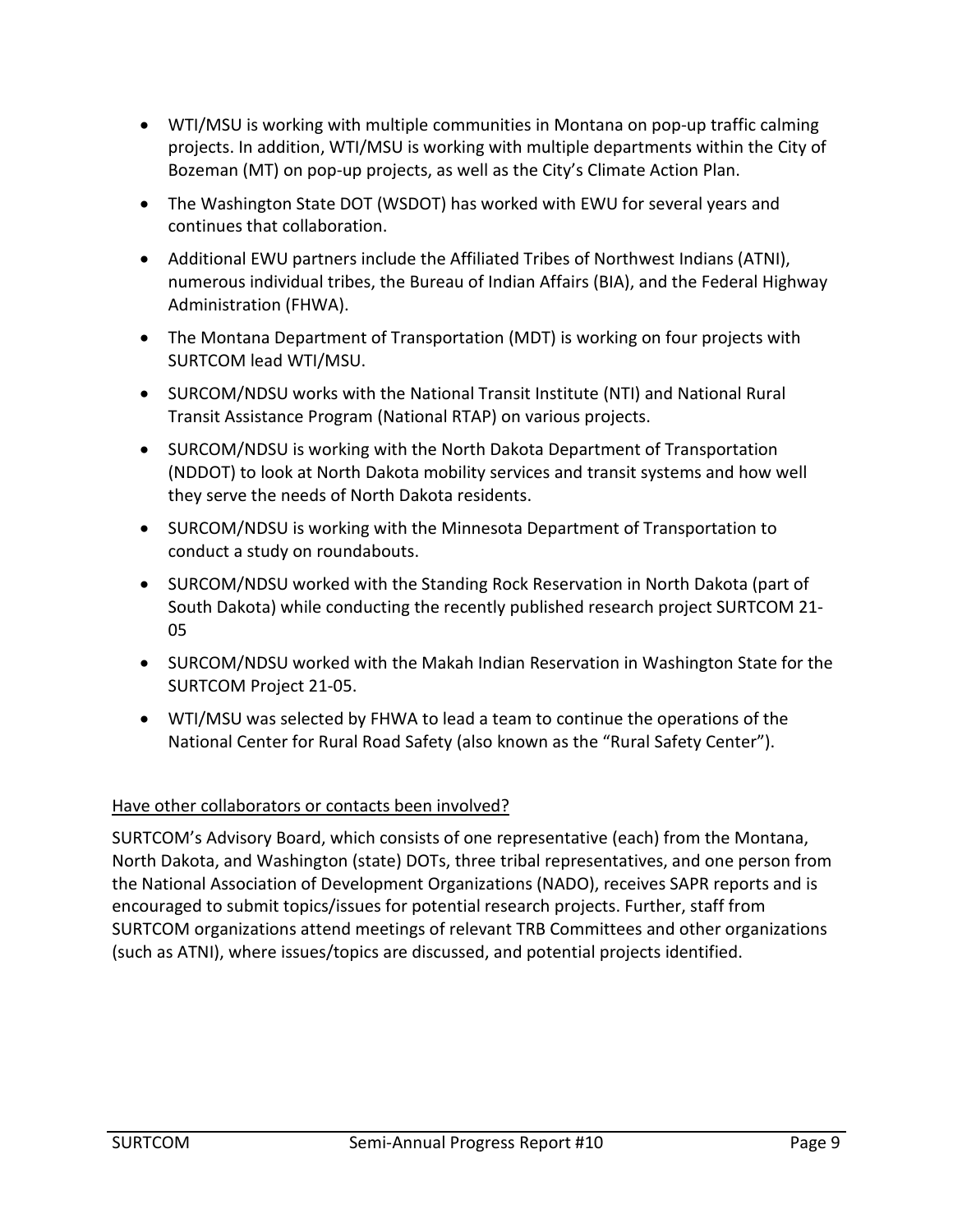# **3. Outputs**

Publications, conference papers and presentations

#### **Publications**

Final project reports were noted in Section 1, Accomplishments. In addition, SURTCOM staff collaborated on the following publications, papers, and presentations:

Al-Kaisy, A. and Huda, K. T. (2021) "Empirical Bayes Application on Low-Volume Roads: Oregon Case Study" Journal of Safety Science, Elsevier, ISSN 0022-4375, [https://doi.org/10.1016/j.jsr.2021.12.004.](https://doi.org/10.1016/j.jsr.2021.12.004)

Al-Kaisy, A. and Huda, K. T. (2021) "Network Screening on Low-Volume Roads using Risk Factors," Journal of Safety Research, Elsevier, in review.

Hill, M., Habermann, P.E. (M), Suarez, E., et al. (2021). "The Contribution of State and Local DOTs to Disrupting Human Trafficking." Institute of Transportation Engineers (ITE) Journal, A Community of Transportation Professionals. P.

40. [https://staging.nxtbook.com/ygsreprints/ITE/ite-journal-june-](https://staging.nxtbook.com/ygsreprints/ITE/ite-journal-june-2021/stage.php?startid=40#/p/40)[2021/stage.php?startid=40#/p/40](https://staging.nxtbook.com/ygsreprints/ITE/ite-journal-june-2021/stage.php?startid=40#/p/40)

Natalie Villwock-Witte's project *Case Studies of Communities of Less Than 10,000 People with Bicycle & Pedestrian Infrastructure* was shared via VTrans' Research and Innovation Newsletter, February 22, 2022, found [here.](https://vtrans.vermont.gov/planning/research/2021-symposium/e2)

#### **Conference Papers**

• None at this time

#### **Policy Papers**

• None at this time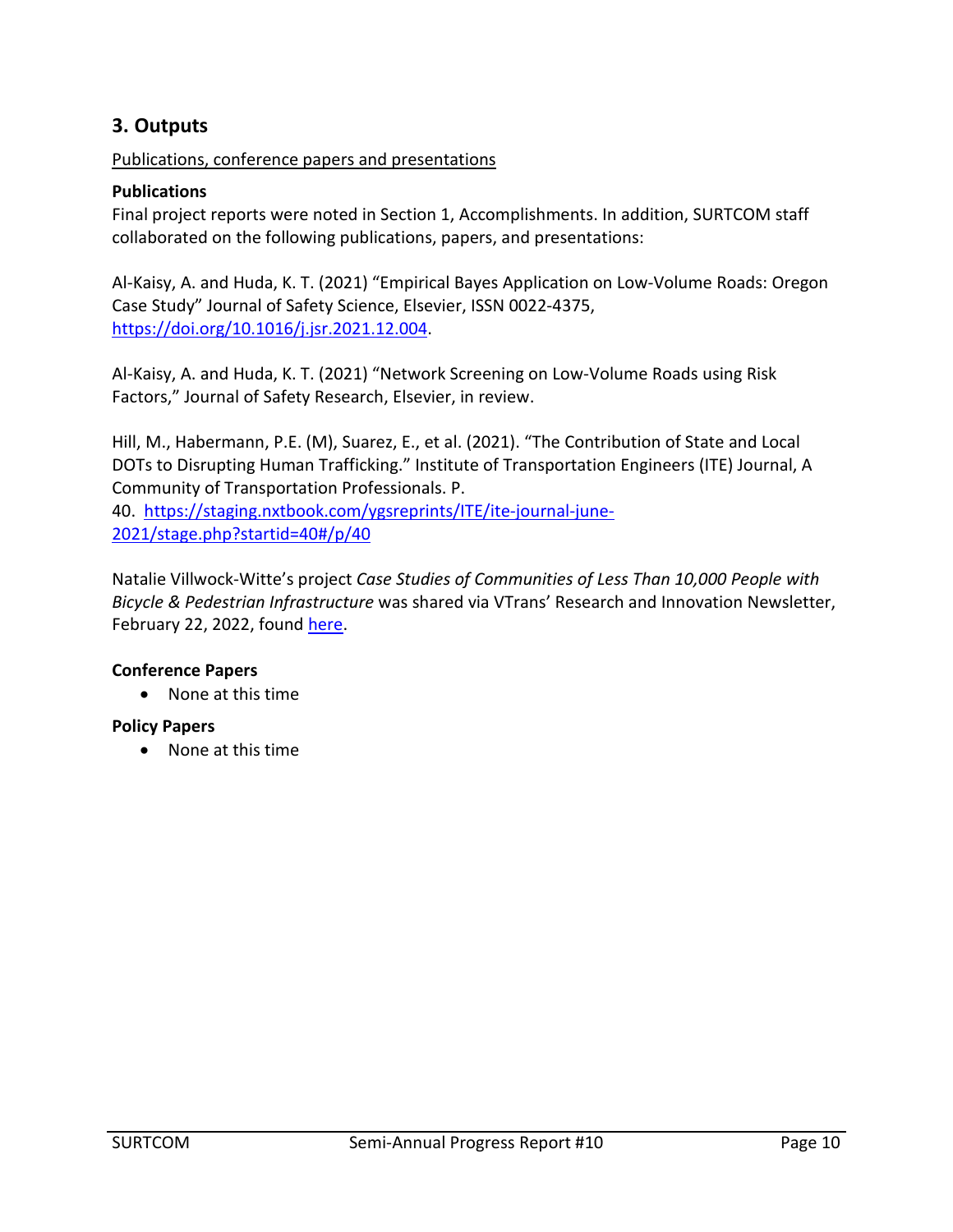#### **Presentations**

September 27 – October 13 (2021). Andrea Hamre (WTI/MSU) taught a six-session course for the MSU Osher Lifelong Learning Institute titled *Transportation Policy and Planning: Strategies to Improve Sustainable and Equitable Outcomes* which had 11 people enrolled.

October 1. SURCOM/NDSU team members presented at the virtual National Transportation in Indian Country Conference. Jeremy Mattson presented *Tribal Transit Study: Demographic Needs Indicators, Funding Needs and Livability*; Ranjit Godavarthy presented *Shared Use Mobility in Rural Areas and Tribal Communities;* Jill Hough presented *Food Insecurity and Food Deserts*; and Dilip Mistry presented *Demonstration of Rural Transit eTool* to 21 participants.

On October 7, Rob Lynch presented *Strategic Planning* in Duluth, MN for the National RTAP/MN/WI Transit Association Meeting. There were 11 attendees and the training lasted for one hour.

October 14. Rob Lynch presented two sessions: *Hiring/Retaining* virtually and *Strategic Planning* for the Idaho Department of Transportation. Each session was 1.5 hours and there were 23 participants.

October 19. Jeremy Mattson and Ranjit Godavarthy presented *Tribal Transit Study: Demographic Needs Indicators, Funding Needs and Livability* for the NADTC. There were 50 participants on the webinar.

October 19. Rebecca Gleason (WTI/MSU) presented *Rural Pedestrian Safety* for a Transportation Safety Planning Workshop- Peer Exchange Webinar. This webinar is a forum for information sharing on transportation safety planning activities across four states (Tennessee, Indiana, Missouri and Kentucky) was led by FHWA, Cambridge Systematics and Burgess & Niple.

October 25, 26 and 27 (virtual TRB Rural and Intercity Bus Transportation Conference). In addition to being a "route leader" for the Policy, Funding and Finance route for the conference, David Kack from WTI/MSU was a moderator for session PFF5 – Customer-Focused Policies and Requirements. WTI/MSU staff member Rebecca Gleason presented *A Feasibility Study for a "Smart" Transit Hub in Rural Western Arkansas and Eastern Oklahoma* during the conference, while Natalie Villwock-Witte presented *Connecting Rural Residents in Eastern Georgia to Resources through Coordination*. SURCOM/NDSU team members presented during the conference. Rob Lynch presented *eLearning Training;* Del Peterson presented *ITS Technology Usage and Feasibility in Small Urban and Rural Transit*; Jeremy Mattson presented *Measuring the Benefits of Rural and Small Urban Transit Services in Greater Minnesota*; Dilip Mistry presented *State of Good Repair Predictive Model for Small Urban and Rural Transit System's Rolling Stock Assets*; and Jill Hough & Jeremy Mattson presented *Mobility Services and Needs for North Dakota Residents.* Several members also acted as moderators in sessions during the conference.

November 9 & 10. SURCOM/NDSU Training Coordinator Rob Lynch participated in the CTAA Expo by hosting a booth in Richmond, VA.

November 14 & 15. SURCOM/NDSU Director Jill Hough participated in the invitation only FHWA Policy Symposium.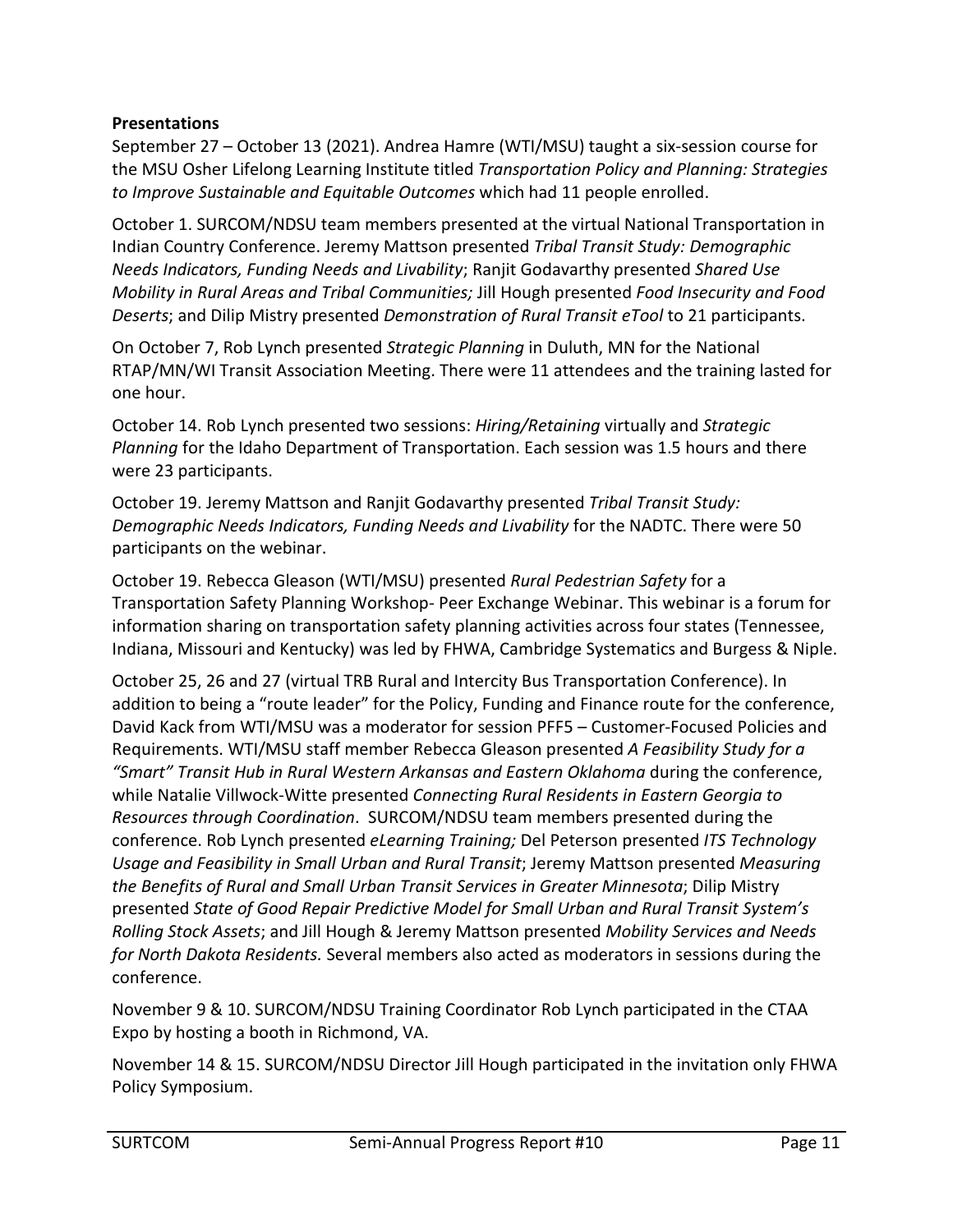December 2021 – January 2022. Andrea Hamre (WTI/MSU) taught a Winter Term course for Middlebury College's Environmental Studies program, focused on pedestrian experiences, with an emphasis on pedestrian safety and the rise in pedestrian fatalities and serious injuries over the past decade.

December 2. WTI/MSU staff member Andrea was a guest lecturer in a MSU graduate course in and discussed *Land Use Planning and Transportation*.

January 8-13 (2022). TRB Annual Meeting, Washington D.C. Members from SURTCOM participated in the USDOT/CUTC meetings, as well as participating in Committee meetings and sessions during the meeting. SURCOM/NDSU's Jill Hough helped facilitate TRB's Workshop #1001 *Coordinating and Innovating at Both the Rural and City Level.* During the TRB Annual Meeting Ahmed Al-Kaisy presented *Challenges and Promising Approaches for LVR Network Screening, a Critical Step in the HSIP Programs*, during a workshop, and Dr. Al-Kaisy along with Kazi Tahsin Huda (WTI/MSU) also presented *Network Screening on Low-Volume Roads: A New Proposed Method*," during a separate workshop. Kurtis Johnson (EWU) presented *Barriers & Facilitators in Tribal Transit Planning* during Lectern Session 1257.

January 22. Margo Hill (EWU) presented *Human Trafficking: Mobility and Missing and Murdered Indigenous Women* during the Eastern Washington Legislative Conference.

March 4. WTI/MSU member David Kack presented *Transportation, Energy and EVs* during a webinar regarding electric vehicle adoption in Montana.

March 8-10. Rob Lynch (SURCOM/NDSU) conducted *Transit I – The Foundations* training in Colorado. There were 20 participants for the 16 hours of training.

March 15. Margo Hill (EWU) visited the Wellpinit High School on the Spokane Indian Reservation to talk with juniors and seniors about colleges and transportation careers.

March 17. Rebecca Gleason (WTI/MSU) presented *Dynamic Warning Systems to Alert Motorists to the Presence of Bicyclists Pilot Project* for the FHWA Local Aid Support Innovation Webinar. There were 158 attendees.

March 21. Andrea Hamre (WTI/MSU) was a guest lecturer in a government affairs class and presented on *State and Local Policy Making Regarding Transportation*.

March 22. Rob Lynch (SURCOM/NDSU) presented *Manager's Workshop* in Grand Island, Nebraska with 41 participants for the five hours of training.

March 22. David Kack (WTI/MSU) made a presentation to the Montana Legislature's Interim Transportation Committee related to electric vehicle adoption in Montana. In addition to discussing financing options to have EVs pay for their impact on infrastructure, David noted that in general, EVs are 25-35 percent heavier than their internal-combustion engine counterparts.

March 23. Matt Madsen and Rebecca Gleason (WTI/MSU) gave a presentation to the ITE Student Chapter titled *The Intersectionality of the Built Environment & Health*.

March 29. Andrea Hamre (WTI/MSU) was a guest lecturer in a sustainability class and presented *Energy, Transportation and Sustainability*.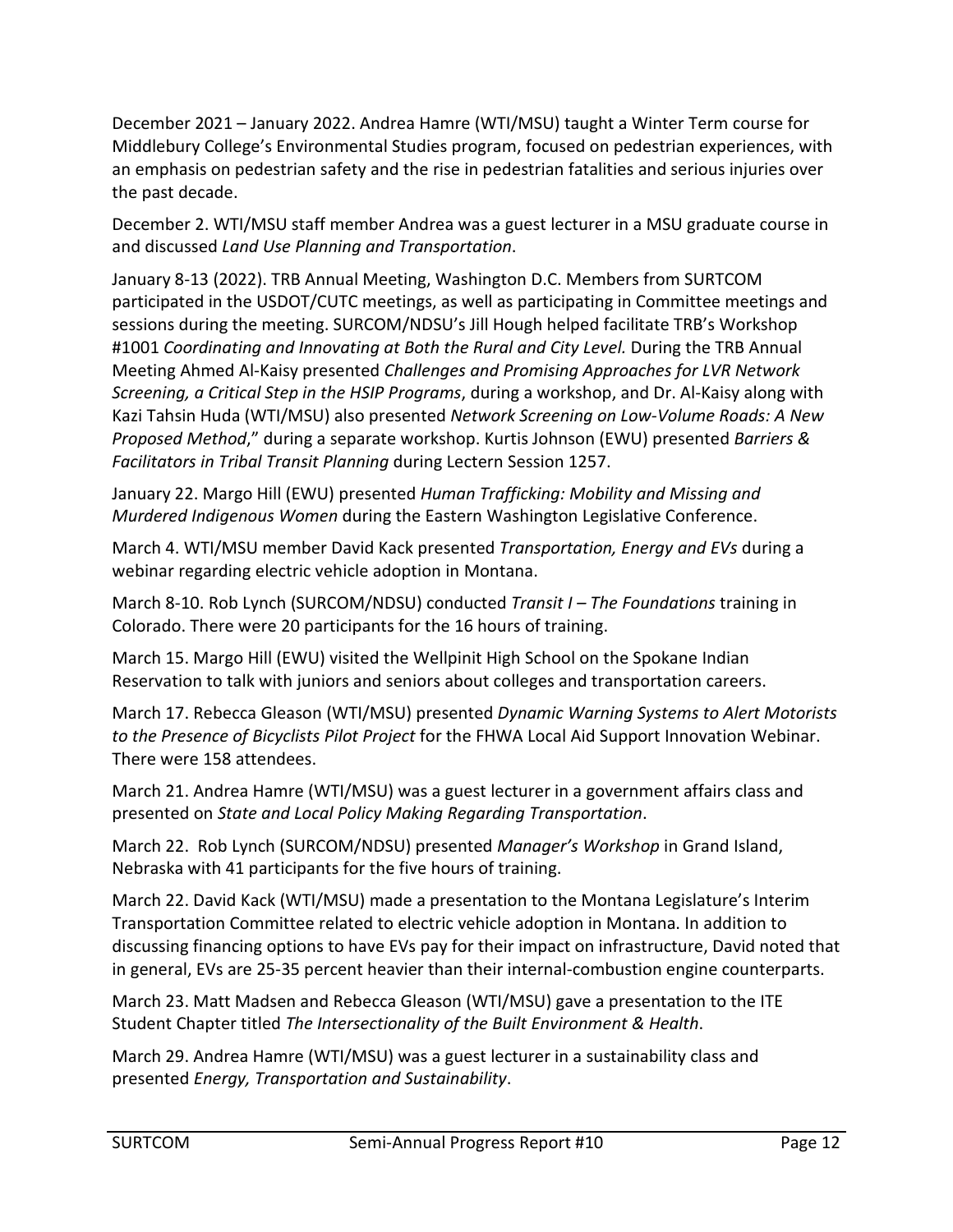#### Website(s) or other Internet site(s)

- SURTCOM website [\(www.surtcom.org\)](http://www.surtcom.org/)
- EWU's SURTCOM related website [\(https://www.ewu.edu/css/surtcom/\)](https://www.ewu.edu/css/surtcom/) has updated contact information, new lectures, outreach with lectures and PowerPoint presentations, and listings of on-going research.
- NDSU's Small Urban and Rural Center on Mobility website [\(https://www.ugpti.org/surcom/\)](https://www.ugpti.org/surcom/) includes project reports and video overviews.

#### New methodologies, technologies or techniques

SURCOM/NDSU developed two new eTools for transit professionals. Each was mentioned earlier in this report.

- [Small Urban and Rural State of Good Repair Web Application](https://www.ugpti.org/surcom/resources/sgr.php)
- [Rural Transit eTool](https://www.ugpti.org/surcom/resources/transit-etool.php)

#### Inventions, patent applications, and/or licenses

Nothing to Report

Other products, such as data or databases, physical collections, audio or video products, application software or NetWare, analytical models, educational aids, courses or curricula, instruments, equipment, or research material

Nothing to add that was not noted in other sections.

# **4. Outcomes**

SURTCOM staff present the findings from research projects to the maximum extent possible, and present on all projects related to the SURTCOM theme. The Center has one performance measure to disseminate research deliverables for each research project. This target was met, as the research reports for all the completed projects are posted to the SURTCOM website and provided to the sponsor. Another performance measure was to plan or participate in technology transfer activities that offer implementation or deployment guidance at a broader scale. This was met through presentations the TRB Annual Meeting, as noted elsewhere in this report. The target of hosting or participating in at least one forum per year that offers implementation assistance on a key mobility topic was met through participation and presenting at the National Conference on Rural, Public, and Intercity Bus Transportation (October 25-27, 2021) and the TRB Annual Meeting (January 8-13, 2022).

#### Increased understanding and awareness of transportation issues

During the summer of 2021, the Eno Transportation Center challenged transportation students and professional to submit ideas for policies, innovations, and best practices that the nation should implement as we move from crisis to recovery and, ultimately, toward Eno's vision of a transportation system that fosters economic vitality, advances social equity, and improves the quality of life for all. At the conclusion of Eno's inaugural Martin Wachs Memorial Essay Contest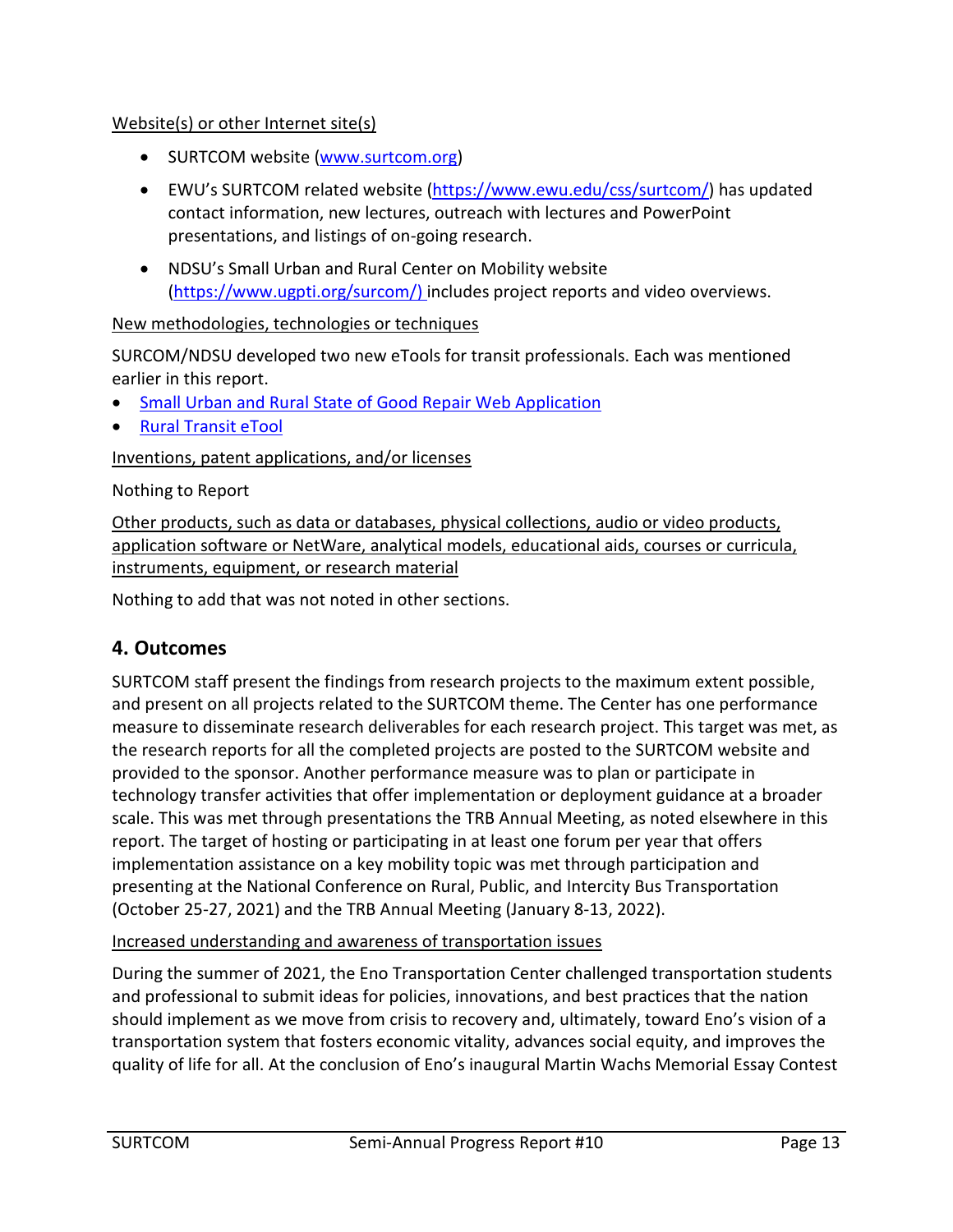Dr. Andrea Hamre's (WTI/MSU) essay was selected for first place in the Professional Essay category. More information on the contest and Andrea's winning essay may be found [here.](https://www.enotrans.org/article/announcing-the-winners-of-the-martin-wachs-memorial-essay-contest/)

#### Passage of new policies, regulation, rulemaking or legislation

Nothing to Report

Increases in the body of knowledge

All completed projects, with their final reports posted or presentation made, increase the body of knowledge related to transportation issues.

#### Improved processes, technologies, techniques and skills in addressing transportation issues

The project *Case Studies of Communities of Less Than 10,000 People with Bicycle & Pedestrian Infrastructure* developed a method to identify small, rural communities that may have bicycle and pedestrian infrastructure. This removes the self-selection that is otherwise inherent when we discuss examples of such infrastructure.

#### Enlargement of the pool of trained transportation professionals

EWU, WTI/MSU and SURCOM/NDSU staff taught numerous classes related to planning and/or transportation. Outreach efforts were made to grade school, middle school, and high school students to promote STEM activities and to highlight the need for professionals in the transportation field.

#### Adoption of new technologies, techniques or practices

Nothing to Report

# **5. Impacts**

#### The effectiveness of the transportation system

The main goal of SURTCOM is to enhance mobility of both people and goods in small urban, rural and tribal areas. Through our research and other activities, we seek to:

- Increase access to opportunities that promote equity and economic development through mobility;
- Implement innovative multi-modal solutions in these areas;
- Implement smart cities innovations in small urban, rural, and tribal communities;
- Increase active transportation modes, especially walking and cycling; and,
- Address mobility issues on Federal lands.

Technology transfer (including transfer results to entities in government or industry, adoption of new practices, or instances where research outcomes had led to the initiation of a start-up company)

The City of Bozeman continues to work with WTI/MSU to use "pop-up" installations to research the best methods for slowing traffic and improving safety for pedestrians and cyclists. In